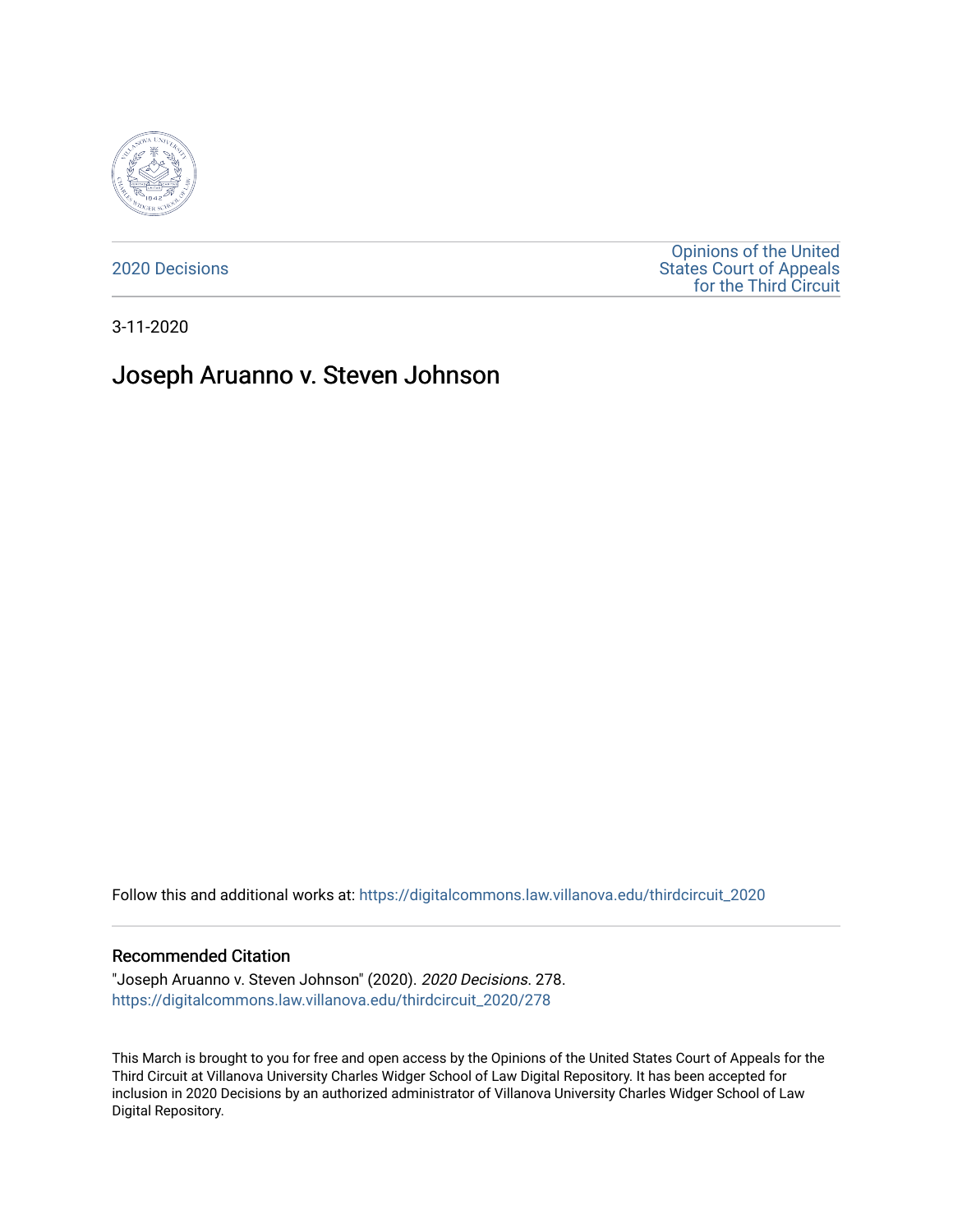### CLD-131 **NOT PRECEDENTIAL**

## UNITED STATES COURT OF APPEALS FOR THE THIRD CIRCUIT

\_\_\_\_\_\_\_\_\_\_\_

No. 19-3802 \_\_\_\_\_\_\_\_\_\_\_

IN RE: JOSEPH ARUANNO, Petitioner

On a Petition for Writ of Mandamus from the United States District Court for the District of New Jersey (Related to D.N.J. Civ. No. 2-14-cv-01954)

\_\_\_\_\_\_\_\_\_\_\_\_\_\_\_\_\_\_\_\_\_\_\_\_\_\_\_\_\_\_\_\_\_\_\_\_

\_\_\_\_\_\_\_\_\_\_\_\_\_\_\_\_\_\_\_\_\_\_\_\_\_\_\_\_\_\_\_\_\_\_\_\_

Submitted Pursuant to Rule 21, Fed. R. App. P. February 27, 2020 Before: JORDAN, KRAUSE and MATEY, Circuit Judges

> (Opinion filed: March 11, 2020) \_\_\_\_\_\_\_\_\_

## OPINION\* \_\_\_\_\_\_\_\_\_

PER CURIAM

Joseph Aruanno has petitioned for a writ of mandamus in connection with his civil

rights case in the United States District Court for the District of New Jersey.

A writ of mandamus is a drastic remedy available only in extraordinary

circumstances. See In re Diet Drugs Prods. Liab. Litig., 418 F.3d 372, 378 (3d Cir.

<sup>\*</sup> This disposition is not an opinion of the full Court and pursuant to I.O.P. 5.7 does not constitute binding precedent.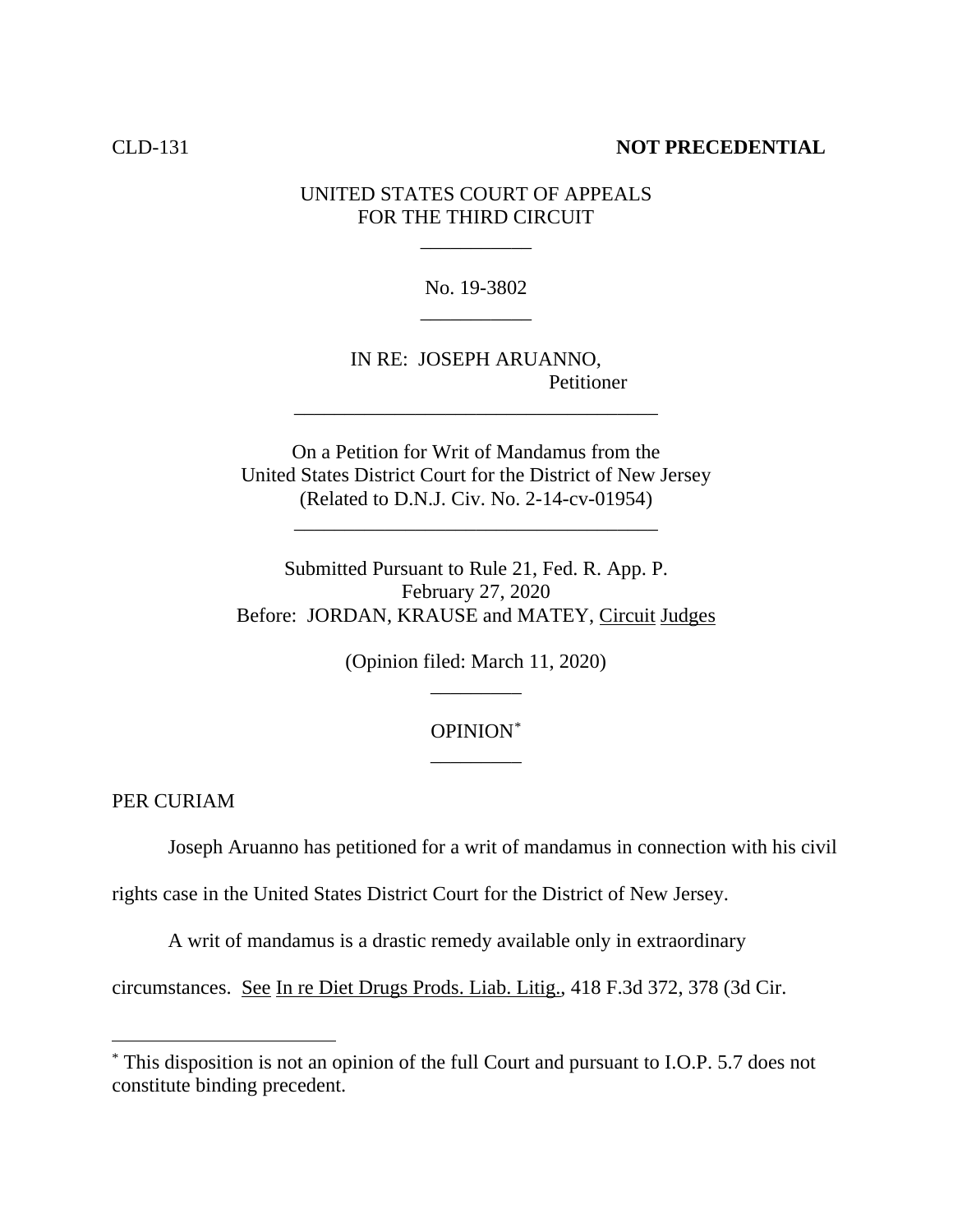2005). A writ should not issue unless the petitioner has "no other adequate means to attain the relief" sought and he has shown that his right to the writ is "clear and indisputable." Id. at 378-79 (quoting Cheney v. United States Dist. Ct., 542 U.S. 367, 380-81 (2004)). Further, a mandamus action is not a substitute for an appeal. Madden v. Myers, 102 F.3d 74, 77 (3d Cir. 1996), superseded in part on other grounds by 3d Cir. L.A.R. 24.1(c).

One of Aruanno's allegations is that the District Court has "refused to even rule on" his motion for a temporary restraining order and his "motion(s) to compel" discovery responses. Aruanno did not refer to any docket numbers in his petition and we cannot locate any motion for a temporary restraining order on the District Court docket. We do note that Aruanno attached a "motion to compel" to a letter that he filed in June 2019. It does not appear that the District Court has directly addressed that motion, but we are confident that the District Court will promptly rule on the motion.<sup>1</sup> See Hassine v. Zimmerman, 160 F.3d 941, 954 n.11& n.12 (3d Cir. 1998) (noting that delay must be "extraordinary" to warrant mandamus relief). If Aruanno is concerned that any other specific motion remains pending in the District Court, he has an "adequate means to attain relief"—he may bring the matter to the attention of the District Court, specifying the date and docket number of any motion that remains pending.

 $<sup>1</sup>$  We express no opinion whether the motion was filed in conformity with the District</sup> Court's local rules, nor whether the motion has any merit.